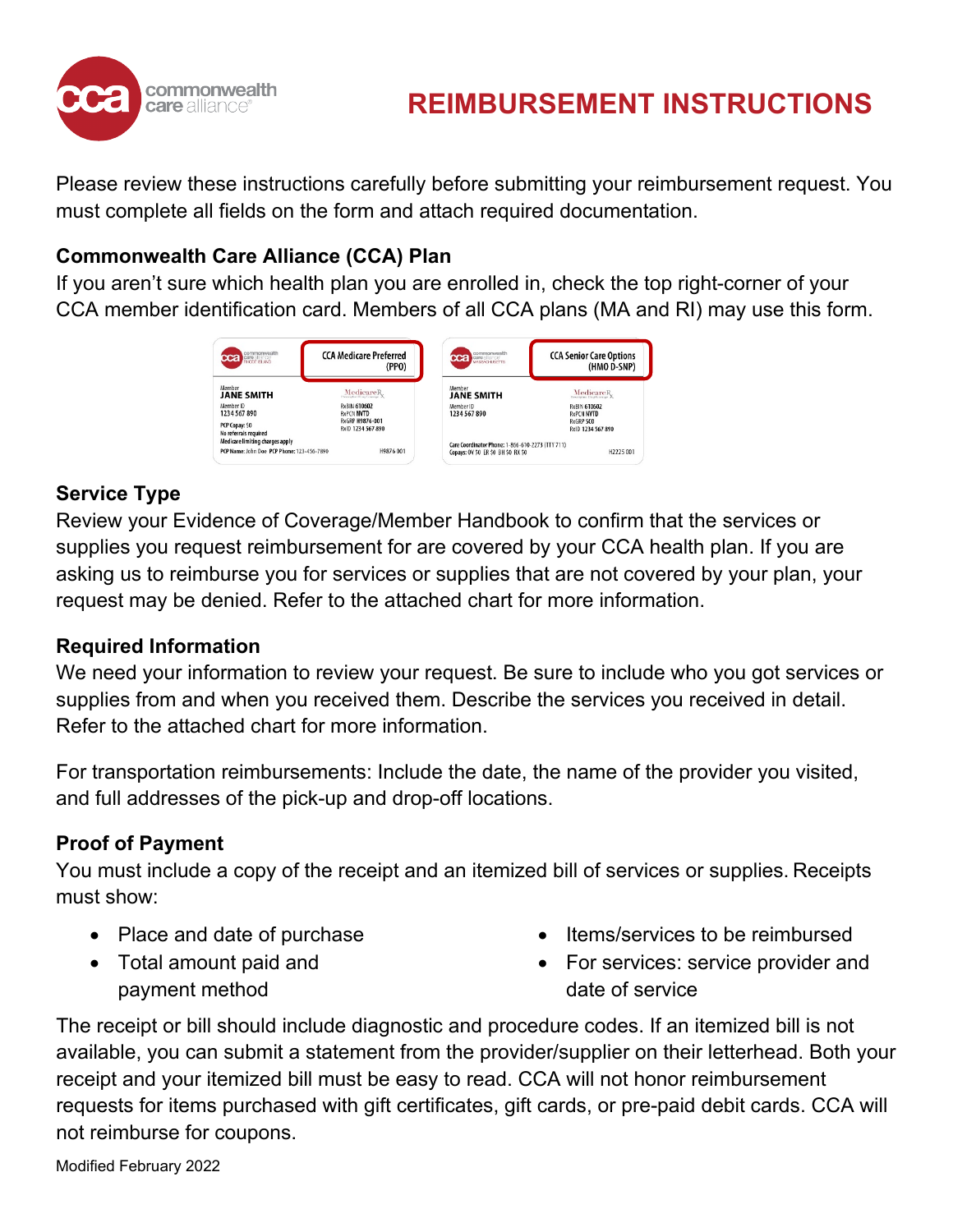| <b>Service Type</b>                                               | <b>Example</b>                                                               | <b>Coverage Massachusetts Plans</b>                                                                                                                                                                                           | <b>Coverage Rhode Island Plans</b> |
|-------------------------------------------------------------------|------------------------------------------------------------------------------|-------------------------------------------------------------------------------------------------------------------------------------------------------------------------------------------------------------------------------|------------------------------------|
| <b>Medical and</b><br><b>Behavioral</b><br><b>Health Services</b> | Paid out-of-pocket for a doctor's visit.                                     | Medical services paid for out-of-pocket must be covered by your plan<br>to be eligible for reimbursement. See Member Handbook or Evidence<br>of Coverage for detailed information about your covered benefits.                |                                    |
| <b>Dental</b>                                                     | Paid out-of-pocket for replacement<br>dentures.                              | Dental services paid for out-of-pocket must be covered by your plan to<br>be eligible for reimbursement. See Member Handbook or Evidence of<br>Coverage for detailed information about your covered benefits.                 |                                    |
| <b>Equipment and</b><br><b>Supplies</b>                           | Paid out-of-pocket for a cane.                                               | Medical equipment/supplies paid for out-of-pocket must be covered by<br>your plan to be eligible for reimbursement. See Member Handbook or<br>Evidence of Coverage for detailed information about your covered<br>benefits.   |                                    |
| Worldwide<br><b>Emergency</b><br><b>Services</b>                  | Paid out-of-pocket for an emergency<br>room visit in the Dominican Republic. | Worldwide emergency services paid for out-of-pocket must be covered<br>by your plan to be eligible for reimbursement. See Member Handbook<br>or Evidence of Coverage for detailed information about your covered<br>benefits. |                                    |
| Caregiver<br><b>Support</b>                                       | A caregiver went with you to a doctor's<br>visit.                            | <b>CCA Senior Care Options</b><br>Not covered.                                                                                                                                                                                | <b>CCA Medicare Maximum</b>        |
|                                                                   |                                                                              | <b>CCA One Care</b><br>Not covered.                                                                                                                                                                                           | Not covered.                       |
|                                                                   |                                                                              | <b>CCA Medicare Preferred</b><br>Not covered.                                                                                                                                                                                 |                                    |
|                                                                   |                                                                              | <b>CCA Medicare Value</b><br>See Evidence of Coverage for reimbursement amounts. Proof of<br>payment is not required for caregiver support reimbursement requests.                                                            |                                    |

Find your Evidence of Coverage/Member Handbook on our website or call CCA Member Services, 8 am to 8 pm, 7 days a week, from October 1 to March 31. (April 1 to September 30: 8 am to 8 pm, Monday to Friday, and 8 am to 6 pm, Saturday and Sunday.)

**CCA Massachusetts members: 866-610-2273 (TTY 711) [www.ccama.org](http://www.ccama.org/) CCA Rhode Island members: 833-346-9222 (TTY 711) [www.ccari.org](http://www.ccari.org/)**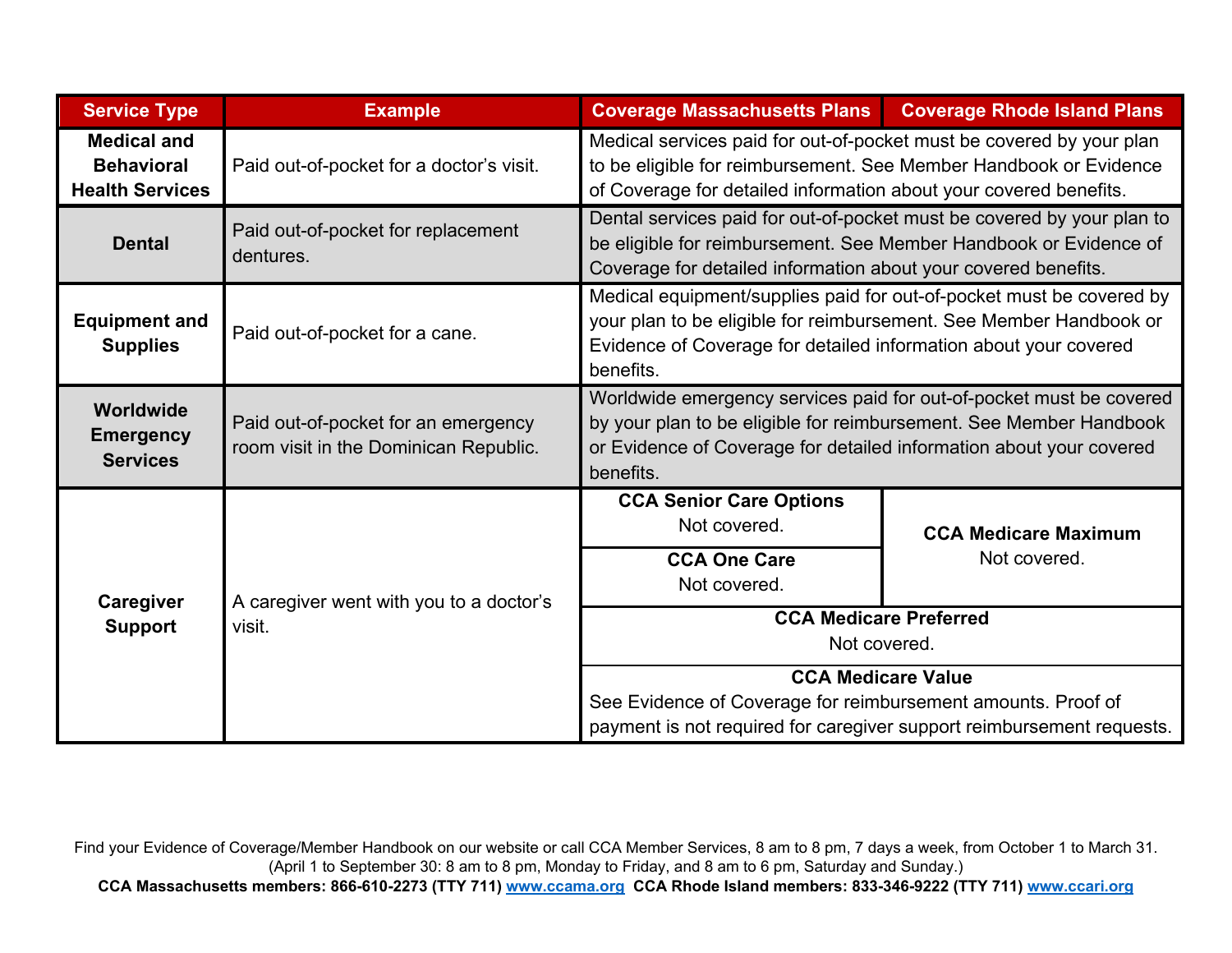| <b>Service Type</b>                                                             | <b>Example</b>                                                                                                                                                                                                                                                                      | <b>Coverage Massachusetts Plans</b>                                                                                                                                                                                                                                                 | <b>Coverage Rhode Island Plans</b>                                                                                                                                                                                                        |
|---------------------------------------------------------------------------------|-------------------------------------------------------------------------------------------------------------------------------------------------------------------------------------------------------------------------------------------------------------------------------------|-------------------------------------------------------------------------------------------------------------------------------------------------------------------------------------------------------------------------------------------------------------------------------------|-------------------------------------------------------------------------------------------------------------------------------------------------------------------------------------------------------------------------------------------|
| <b>Healthy \$avings</b><br>Medicare-approved<br>over-the-counter<br>(OTC) items | Paid out-of-pocket for Tylenol.                                                                                                                                                                                                                                                     | <b>CCA Senior Care Options</b><br>Healthy \$avings items paid for<br>out-of-pocket must be covered by<br>your plan to be eligible for<br>reimbursement. See Evidence of<br>Coverage for detailed information<br>about your covered benefits.<br><b>CCA One Care</b><br>Not covered. | <b>CCA Medicare Maximum</b><br>Healthy \$avings items paid for<br>out-of-pocket must be covered by<br>your plan to be eligible for<br>reimbursement. See Evidence of<br>Coverage for detailed information<br>about your covered benefits. |
|                                                                                 |                                                                                                                                                                                                                                                                                     | <b>CCA Medicare Preferred</b><br>Healthy \$avings items paid for out-of-pocket must be covered by your<br>plan to be eligible for reimbursement. See Evidence of Coverage for<br>detailed information about your covered benefits.                                                  |                                                                                                                                                                                                                                           |
|                                                                                 |                                                                                                                                                                                                                                                                                     | <b>CCA Medicare Value</b><br>Healthy \$avings items paid for out-of-pocket must be covered by your<br>plan to be eligible for reimbursement. See Evidence of Coverage for<br>detailed information about your covered benefits.                                                      |                                                                                                                                                                                                                                           |
| <b>Fitness/</b><br><b>Wellness</b>                                              | Paid out-of-pocket for services like:<br>Health club or fitness facility<br>membership fees<br><b>Fitness classes</b><br>$\bullet$<br>Weight management program<br>$\bullet$<br>Activity tracker (e.g. Fitbit)<br>$\bullet$<br>Memory fitness activity<br>Approved wellness program | <b>CCA Senior Care Options</b><br>See Evidence of Coverage for<br>reimbursement amounts.<br><b>CCA One Care</b><br>Not covered.                                                                                                                                                     | <b>CCA Medicare Maximum</b><br>See Evidence of Coverage for<br>reimbursement amounts.                                                                                                                                                     |
|                                                                                 |                                                                                                                                                                                                                                                                                     | <b>CCA Medicare Preferred</b><br>See Evidence of Coverage for reimbursement amounts.                                                                                                                                                                                                |                                                                                                                                                                                                                                           |
|                                                                                 |                                                                                                                                                                                                                                                                                     | <b>CCA Medicare Value</b><br>See Evidence of Coverage for reimbursement amounts.                                                                                                                                                                                                    |                                                                                                                                                                                                                                           |

Find your Evidence of Coverage/Member Handbook on our website or call CCA Member Services, 8 am to 8 pm, 7 days a week, from October 1 to March 31. (April 1 to September 30: 8 am to 8 pm, Monday to Friday, and 8 am to 6 pm, Saturday and Sunday.) **CCA Massachusetts members: 866-610-2273 (TTY 711) [www.ccama.org](http://www.ccama.org/) CCA Rhode Island members: 833-346-9222 (TTY 711) [www.ccari.org](http://www.ccari.org/)**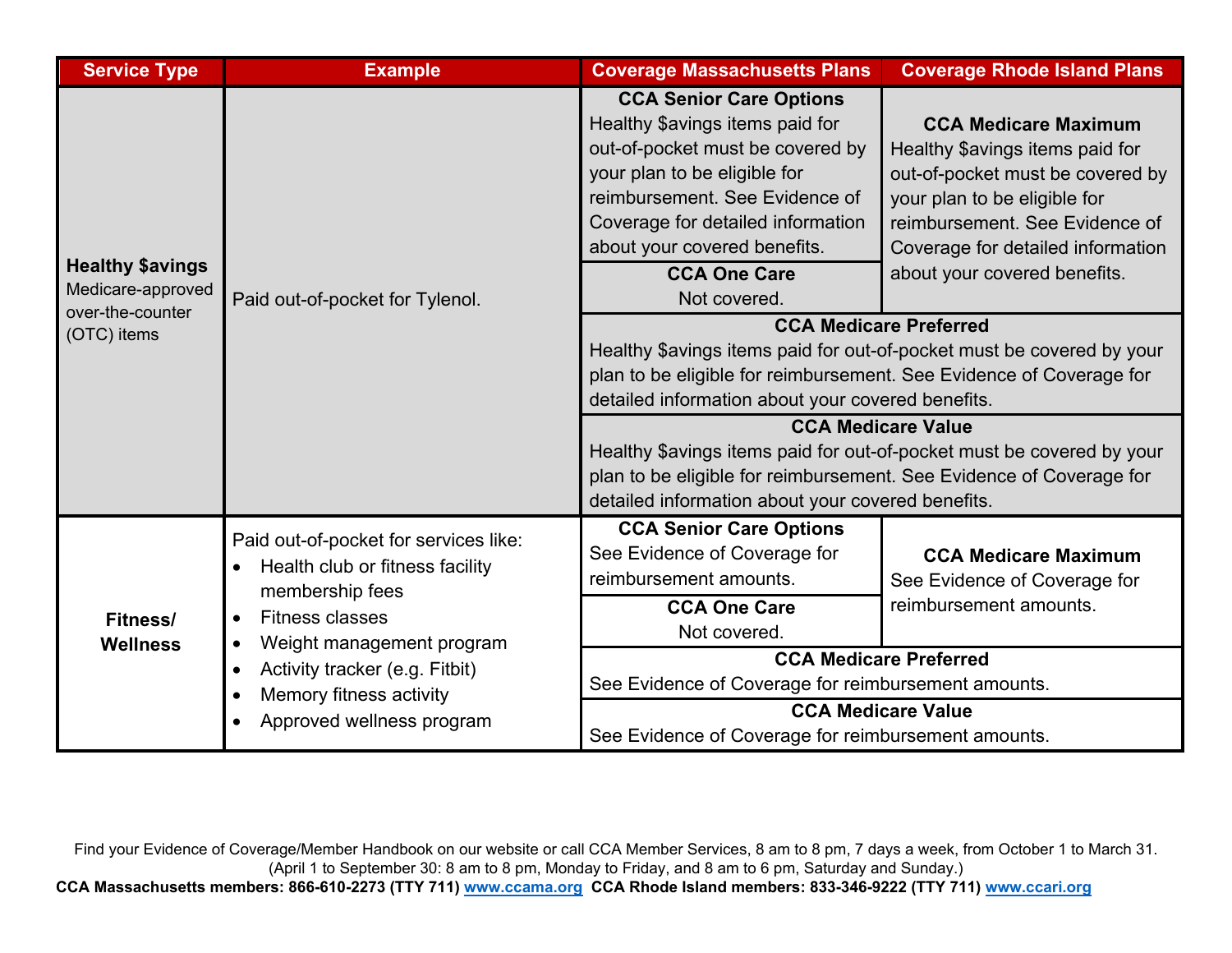| <b>Service Type</b>    | <b>Example</b>                                                                                                                                                                                             | <b>Coverage Massachusetts Plans</b>                                                                                                                                                                                                                                                                                                  | <b>Coverage Rhode Island</b><br><b>Plans</b>          |
|------------------------|------------------------------------------------------------------------------------------------------------------------------------------------------------------------------------------------------------|--------------------------------------------------------------------------------------------------------------------------------------------------------------------------------------------------------------------------------------------------------------------------------------------------------------------------------------|-------------------------------------------------------|
| <b>Transportation</b>  | Paid out-of-pocket for a taxi ride to and<br>from a doctor's office.                                                                                                                                       | <b>CCA Senior Care Options</b><br>One reimbursement per member per<br>lifetime for rides to a covered destination.                                                                                                                                                                                                                   | <b>CCA Medicare</b><br><b>Maximum</b>                 |
|                        | Note: Include all trip information on your<br>reimbursement form, including: date, the<br>name of the provider you visited, and full<br>addresses of the pick-up and drop-off<br>locations.                | <b>CCA One Care</b><br>One reimbursement per member per<br>lifetime for rides to a covered destination.                                                                                                                                                                                                                              | Not covered.                                          |
|                        |                                                                                                                                                                                                            | <b>CCA Medicare Preferred</b><br>Not covered.                                                                                                                                                                                                                                                                                        |                                                       |
|                        | Example: Ride to Dr. Mary Roberts. From<br>123 North St., Boston, MA to 345 Main St.,<br>Boston, MA.<br>Ride home from Dr. Mary Roberts. From 345<br>Main St., Boston, MA to 123 North St.,<br>Boston, MA. | <b>CCA Medicare Value</b><br>50% coinsurance, up to the maximum reimbursement amount.<br>See Evidence of Coverage for reimbursement amounts. Example: If<br>your maximum reimbursement is \$32:<br>If you pay \$24 for a ride, then you will get \$12 back.<br>$\bullet$<br>If you pay \$80 for a ride, then you will get \$32 back. |                                                       |
| <b>Delivered Meals</b> | A CCA in-network provider delivered<br>meals to your home after you returned<br>home from a hospital stay.                                                                                                 | <b>CCA Senior Care Options</b><br>Not covered.<br><b>CCA One Care</b><br>Not covered.                                                                                                                                                                                                                                                | <b>CCA Medicare</b><br><b>Maximum</b><br>Not covered. |
|                        |                                                                                                                                                                                                            | <b>CCA Medicare Preferred</b><br>Not covered.                                                                                                                                                                                                                                                                                        |                                                       |
|                        |                                                                                                                                                                                                            | <b>CCA Medicare Value</b>                                                                                                                                                                                                                                                                                                            |                                                       |
|                        |                                                                                                                                                                                                            | 50% coinsurance, up to the maximum reimbursement amount.<br>See Evidence of Coverage for reimbursement amounts. Example: If<br>your maximum reimbursement amount is \$6:                                                                                                                                                             |                                                       |
|                        |                                                                                                                                                                                                            |                                                                                                                                                                                                                                                                                                                                      |                                                       |
|                        | If you pay \$10 per meal, you will get \$5 per meal back.<br>If you pay \$15 per meal, you will get \$6 per meal back.                                                                                     |                                                                                                                                                                                                                                                                                                                                      |                                                       |

Find your Evidence of Coverage/Member Handbook on our website or call CCA Member Services, 8 am to 8 pm, 7 days a week, from October 1 to March 31. (April 1 to September 30: 8 am to 8 pm, Monday to Friday, and 8 am to 6 pm, Saturday and Sunday.) **CCA Massachusetts members: 866-610-2273 (TTY 711) [www.ccama.org](http://www.ccama.org/) CCA Rhode Island members: 833-346-9222 (TTY 711) [www.ccari.org](http://www.ccari.org/)**